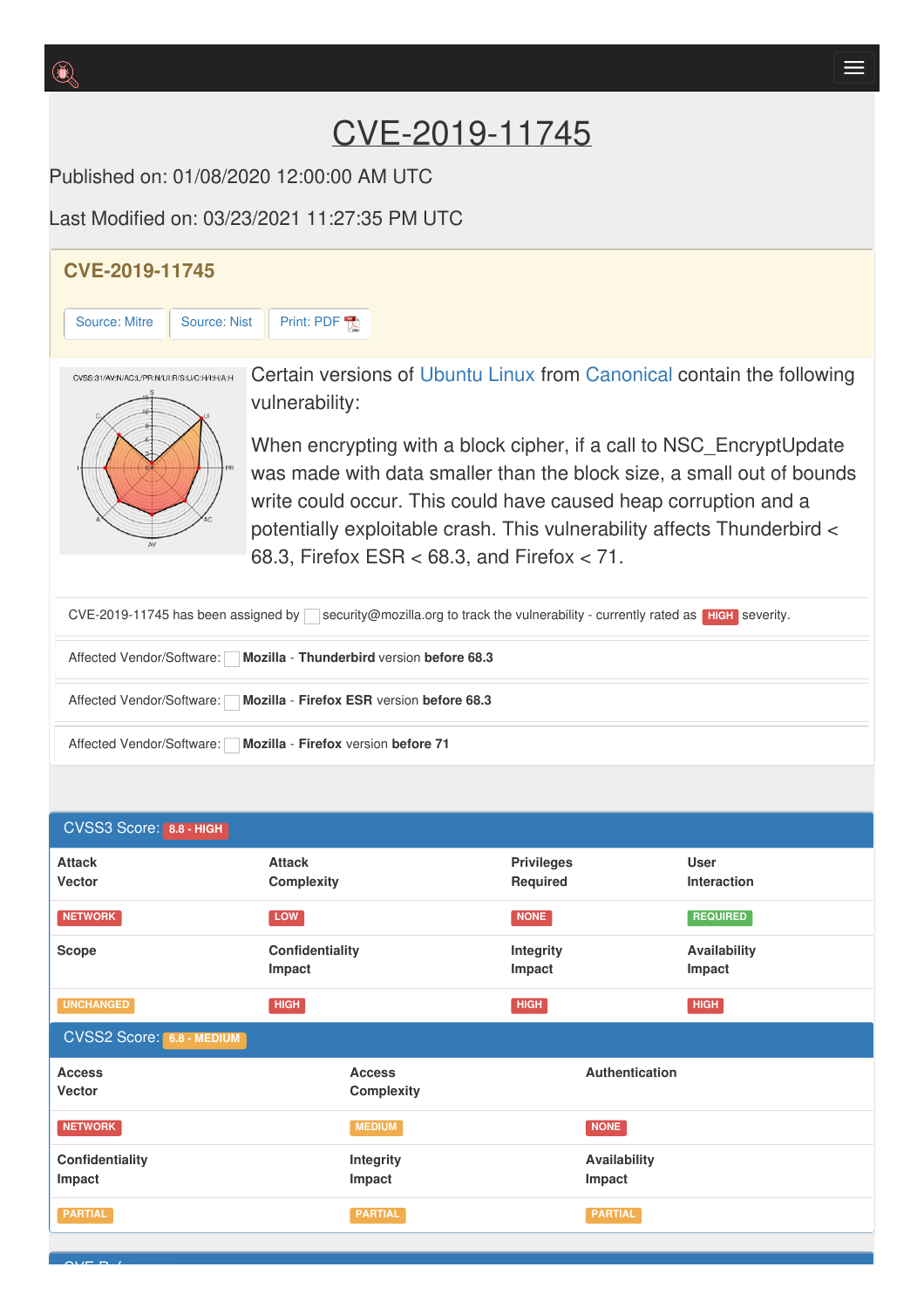| <b>CVE References</b>                                                                                                               |                                                                                                                |                                                                                     |
|-------------------------------------------------------------------------------------------------------------------------------------|----------------------------------------------------------------------------------------------------------------|-------------------------------------------------------------------------------------|
| <b>Description</b>                                                                                                                  | <b>Tags</b>                                                                                                    | Link                                                                                |
| Mozilla Thunderbird: Multiple vulnerabilities (GLSA 202003-<br>10) — Gentoo security                                                | <b>Third Party Advisory</b><br>security.gentoo.org<br>text/html                                                | GENTOO GLSA-202003-10                                                               |
| Mozilla Network Security Service: Multiple vulnerabilities<br>(GLSA 202003-37) - Gentoo security                                    | <b>Third Party Advisory</b><br>security.gentoo.org<br>text/html                                                | GENTOO GLSA-202003-37                                                               |
| Mozilla Firefox: Multiple vulnerabilities (GLSA 202003-02) -<br>Gentoo security                                                     | <b>Third Party Advisory</b><br>security.gentoo.org<br>text/html                                                | GENTOO GLSA-202003-02                                                               |
| <b>Red Hat Customer Portal</b>                                                                                                      | <b>Third Party Advisory</b><br>access.redhat.com<br>text/html                                                  | <b>REDHAT RHSA-2020:0243</b>                                                        |
| Security Vulnerabilities fixed in - Firefox 71 - Mozilla                                                                            | <b>Vendor Advisory</b><br>www.mozilla.org<br>text/html                                                         | <b>CONFIRM</b><br>www.mozilla.org/security/advisories/mfsa2019-<br>36/              |
| Siemens RUGGEDCOM ROX II   CISA                                                                                                     | <b>Third Party Advisory</b><br><b>US Government Resource</b><br>us-cert.cisa.gov<br>text/html                  | MISC us-cert.cisa.gov/ics/advisories/icsa-<br>21-040-04                             |
| <b>Red Hat Customer Portal</b>                                                                                                      | <b>Third Party Advisory</b><br>access.redhat.com<br>text/html                                                  | <b>REDHAT RHSA-2020:0466</b>                                                        |
| Security Vulnerabilities fixed in - Thunderbird 68.3 - Mozilla                                                                      | <b>Vendor Advisory</b><br>web.archive.org<br>text/html<br><b>Inactive Link</b><br>Not Archived                 | <b>CONFIRM</b><br>www.mozilla.org/security/advisories/mfsa2019-<br>38/              |
| [security-announce] openSUSE-SU-2020:0003-1: important:<br>Security update                                                          | <b>Mailing List</b><br><b>Third Party Advisory</b><br>lists.opensuse.org<br>text/html                          | SUSE openSUSE-SU-2020:0003                                                          |
| [security-announce] openSUSE-SU-2020:0002-1: important:<br>Security update                                                          | <b>Issue Tracking</b><br><b>Mailing List</b><br><b>Third Party Advisory</b><br>lists.opensuse.org<br>text/html | SUSE openSUSE-SU-2020:0002                                                          |
| USN-4335-1: Thunderbird vulnerabilities   Ubuntu security<br>notices                                                                | <b>Third Party Advisory</b><br>usn.ubuntu.com<br>text/html                                                     | UBUNTU USN-4335-1                                                                   |
| Security Vulnerabilities fixed in - Firefox ESR 68.3 - Mozilla                                                                      | <b>Vendor Advisory</b><br>www.mozilla.org<br>text/html                                                         | <b>CONFIRM</b><br>www.mozilla.org/security/advisories/mfsa2019-<br>37/              |
| [SECURITY] [DLA 2388-1] nss security update                                                                                         | <b>Mailing List</b><br><b>Third Party Advisory</b><br>lists.debian.org<br>text/html                            | MLIST [debian-lts-announce] 20200929<br>[SECURITY] [DLA 2388-1] nss security update |
| 1586176 - (CVE-2019-11745) Out-of-bounds write when<br>passing an output buffer smaller than the block size to<br>NSC_EncryptUpdate | <b>Issue Tracking</b><br><b>Patch</b><br><b>Vendor Advisory</b><br>bugzilla.mozilla.org<br>text/html           | <b>CONFIRM</b><br>bugzilla.mozilla.org/show_bug.cgi?id=1586176                      |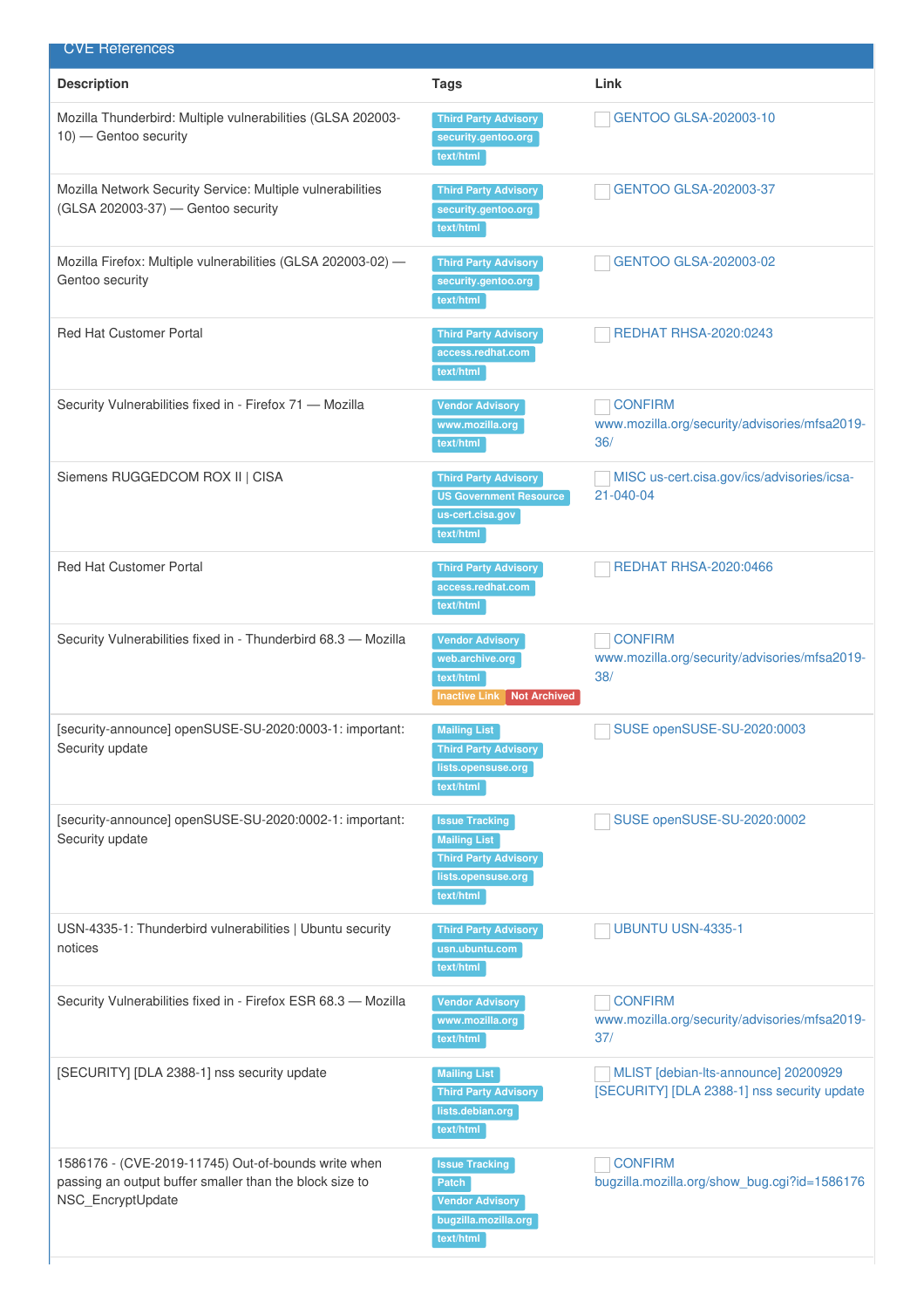|                                                                               | <b>Third Party Advisory</b><br>cert-portal.siemens.com<br>application/pdf             | <b>CONFIRM cert-</b><br>portal.siemens.com/productcert/pdf/ssa-<br>379803.pdf |
|-------------------------------------------------------------------------------|---------------------------------------------------------------------------------------|-------------------------------------------------------------------------------|
| [security-announce] openSUSE-SU-2020:0008-1: moderate:<br>Security update f   | <b>Mailing List</b><br><b>Third Party Advisory</b><br>lists.opensuse.org<br>text/html | SUSE openSUSE-SU-2020:0008                                                    |
| USN-4241-1: Thunderbird vulnerabilities   Ubuntu security<br>notices   Ubuntu | <b>Third Party Advisory</b><br>usn.ubuntu.com<br>text/html                            | <b>UBUNTU USN-4241-1</b>                                                      |

By selecting these links, you may be leaving CVEreport webspace. We have provided these links to other websites because they may have information that would be of interest to you. No inferences should be drawn on account of other sites being referenced, or not, from this page. There may be other websites that are more appropriate for your purpose. CVEreport does not necessarily endorse the views expressed, or concur with the facts presented on these sites. Further, CVEreport does not endorse any commercial products that may be mentioned on these sites. Please address comments about any linked pages to [comment@cve.report](mailto:%20comment@cve.report).

### Related QID Numbers

[256751](http://cve.report/qid/256751) CentOS Security Update for nss (CESA-2019:4190)

[500455](http://cve.report/qid/500455) Alpine Linux Security Update for nss

### Known Affected Configurations (CPE V2.3)

| <b>Type</b>         | Vendor         | <b>Product</b>      | <b>Version</b> | Update | Edition | Language |
|---------------------|----------------|---------------------|----------------|--------|---------|----------|
| Operating<br>System | Canonical      | <b>Ubuntu Linux</b> | 16.04          | All    | All     | All      |
| Operating<br>System | Canonical      | <b>Ubuntu Linux</b> | 18.04          | All    | All     | All      |
| Operating<br>System | Canonical      | <b>Ubuntu Linux</b> | 19.10          | All    | All     | All      |
| Operating<br>System | Canonical      | <b>Ubuntu Linux</b> | 16.04          | All    | All     | All      |
| Operating<br>System | Canonical      | <b>Ubuntu Linux</b> | 18.04          | All    | All     | All      |
| Operating<br>System | Canonical      | <b>Ubuntu Linux</b> | 19.10          | All    | All     | All      |
| Operating<br>System | Debian         | <b>Debian Linux</b> | 9.0            | All    | All     | All      |
| Operating<br>System | Debian         | <b>Debian Linux</b> | 9.0            | All    | All     | All      |
| Application         | <b>Mozilla</b> | Firefox             | All            | All    | All     | All      |
| Application         | Mozilla        | Firefox             | All            | All    | All     | All      |
| Application         | <b>Mozilla</b> | <b>Firefox Esr</b>  | All            | All    | All     | All      |
| Application         | <b>Mozilla</b> | <b>Firefox Esr</b>  | All            | All    | All     | All      |
| Application         | <b>Mozilla</b> | Thunderbird         | All            | All    | All     | All      |
| Application         | <b>Mozilla</b> | Thunderbird         | All            | All    | All     | All      |
| Operating           | Opensuse       | Leap                | 15.1           | All    | All     | All      |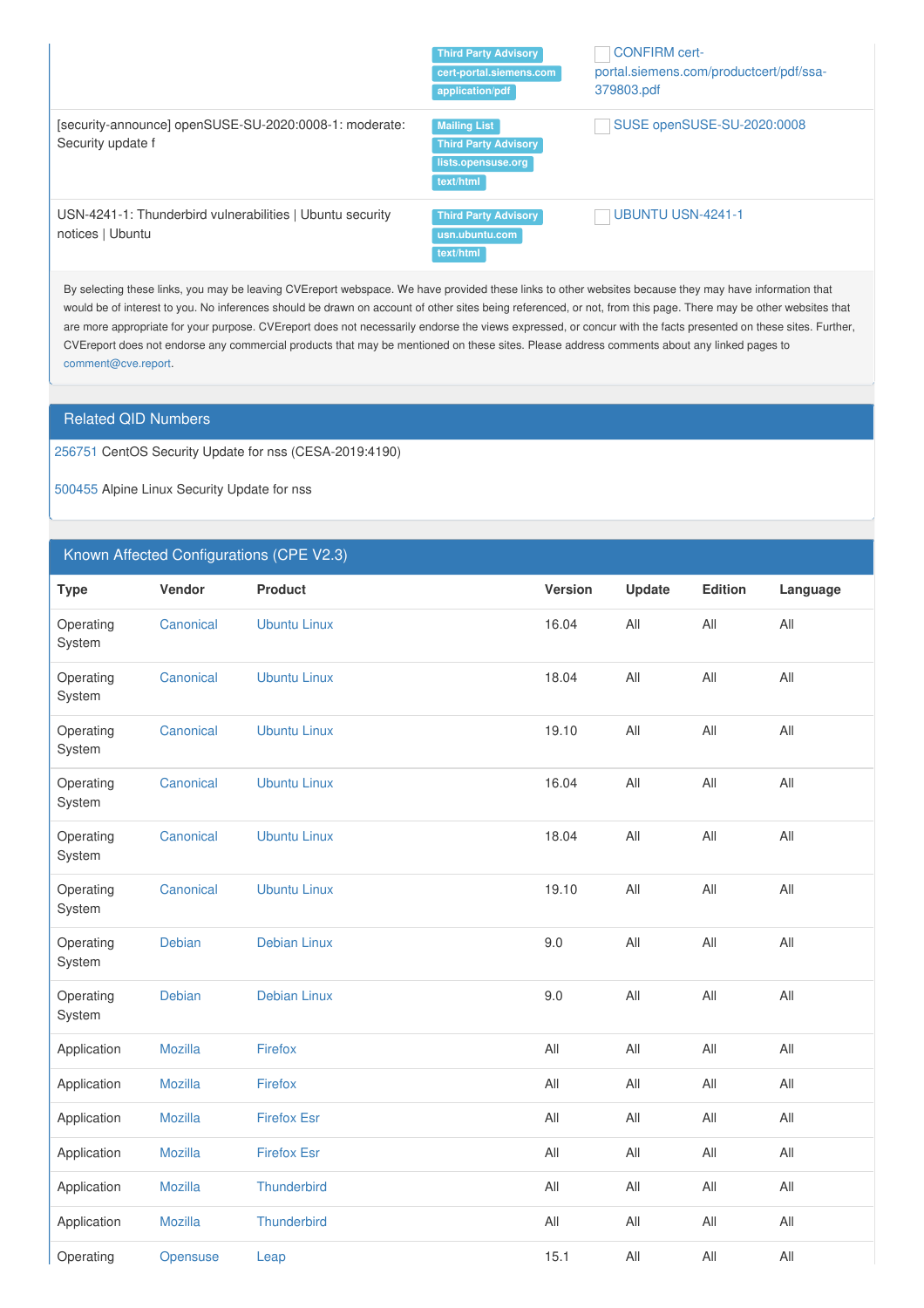| System              |                |                                    |                          |     |     |     |
|---------------------|----------------|------------------------------------|--------------------------|-----|-----|-----|
| Operating<br>System | Opensuse       | Leap                               | 15.1                     | All | All | All |
| Operating<br>System | Redhat         | <b>Enterprise Linux Server Aus</b> | 6.6                      | All | All | All |
| Operating<br>System | Redhat         | <b>Enterprise Linux Server Aus</b> | 6.6                      | All | All | All |
| Hardware            | <b>Siemens</b> | Ruggedcom Rox Mx5000               |                          | All | All | All |
| Hardware            | <b>Siemens</b> | Ruggedcom Rox Mx5000               | $\overline{\phantom{a}}$ | All | All | All |
| Operating<br>System | <b>Siemens</b> | Ruggedcom Rox Mx5000 Firmware      | All                      | All | All | All |
| Operating<br>System | <b>Siemens</b> | Ruggedcom Rox Mx5000 Firmware      | All                      | All | All | All |
| Hardware            | <b>Siemens</b> | Ruggedcom Rox Rx1400               | ÷                        | All | All | All |
| Hardware            | <b>Siemens</b> | Ruggedcom Rox Rx1400               | $\overline{\phantom{a}}$ | All | All | All |
| Operating<br>System | <b>Siemens</b> | Ruggedcom Rox Rx1400 Firmware      | All                      | All | All | All |
| Operating<br>System | <b>Siemens</b> | Ruggedcom Rox Rx1400 Firmware      | All                      | All | All | All |
| Hardware            | <b>Siemens</b> | Ruggedcom Rox Rx1500               | ÷,                       | All | All | All |
| Hardware            | <b>Siemens</b> | Ruggedcom Rox Rx1500               | $\overline{\phantom{a}}$ | All | All | All |
| Operating<br>System | <b>Siemens</b> | Ruggedcom Rox Rx1500 Firmware      | All                      | All | All | All |
| Operating<br>System | <b>Siemens</b> | Ruggedcom Rox Rx1500 Firmware      | All                      | All | All | All |
| Hardware            | <b>Siemens</b> | Ruggedcom Rox Rx1501               |                          | All | All | All |
| Hardware            | <b>Siemens</b> | Ruggedcom Rox Rx1501               | ÷,                       | All | All | All |
| Operating<br>System | <b>Siemens</b> | Ruggedcom Rox Rx1501 Firmware      | All                      | All | All | All |
| Operating<br>System | <b>Siemens</b> | Ruggedcom Rox Rx1501 Firmware      | All                      | All | All | All |
| Hardware            | <b>Siemens</b> | Ruggedcom Rox Rx1510               |                          | All | All | All |
| Hardware            | <b>Siemens</b> | Ruggedcom Rox Rx1510               | ÷,                       | All | All | All |
| Operating<br>System | <b>Siemens</b> | Ruggedcom Rox Rx1510 Firmware      | All                      | All | All | All |
| Operating<br>System | <b>Siemens</b> | Ruggedcom Rox Rx1510 Firmware      | All                      | All | All | All |
| Hardware            | <b>Siemens</b> | Ruggedcom Rox Rx1511               | ÷,                       | All | All | All |
| Hardware            | <b>Siemens</b> | Ruggedcom Rox Rx1511               | ÷,                       | All | All | All |
| Operating<br>System | <b>Siemens</b> | Ruggedcom Rox Rx1511 Firmware      | All                      | All | All | All |
| Operating           | <b>Siemens</b> | Ruggedcom Rox Rx1511 Firmware      | All                      | All | All | All |

Operating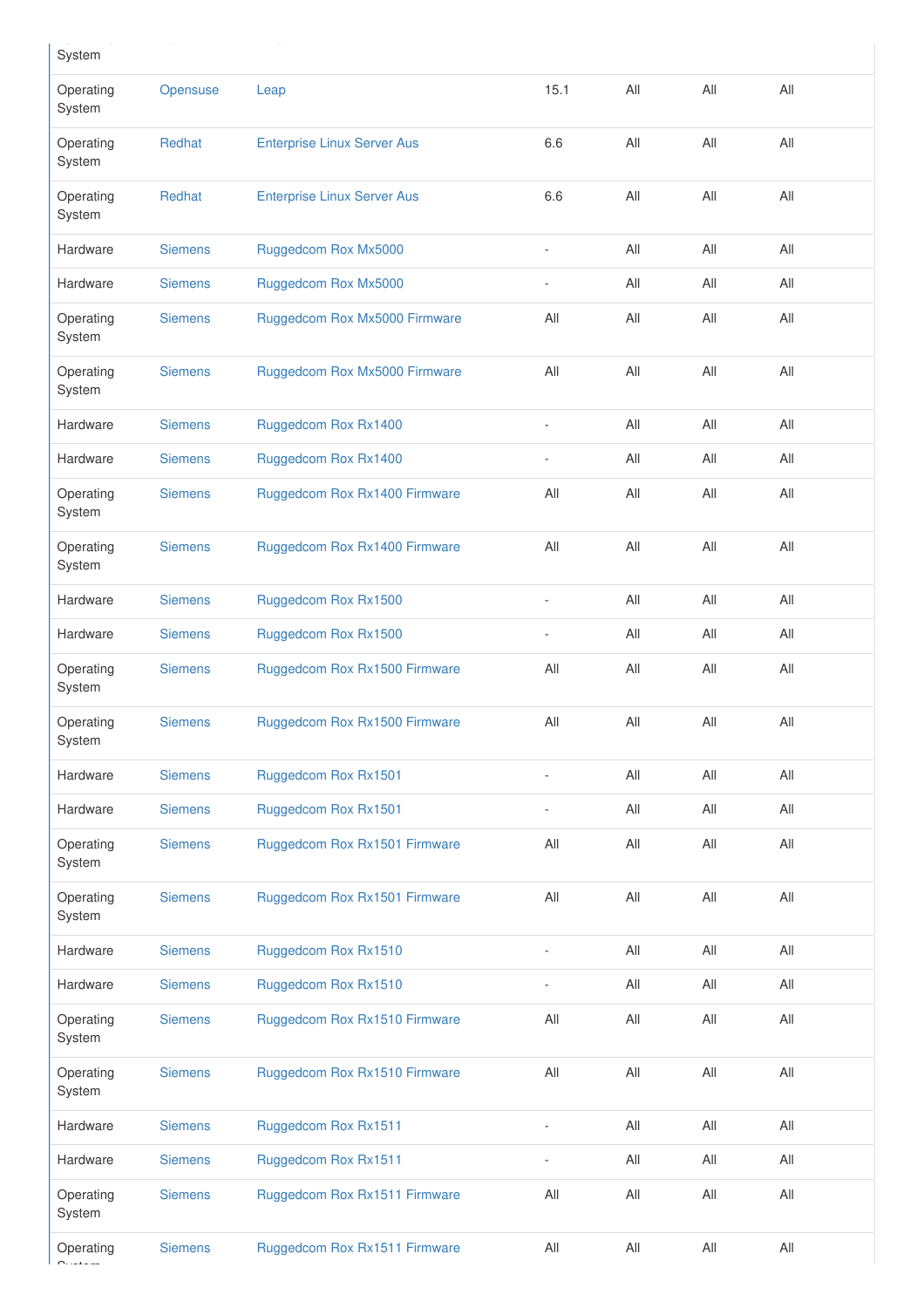|  | ı |
|--|---|

| System                                                |                                                         |                                                                 |                          |     |     |     |  |
|-------------------------------------------------------|---------------------------------------------------------|-----------------------------------------------------------------|--------------------------|-----|-----|-----|--|
| Hardware                                              | <b>Siemens</b>                                          | Ruggedcom Rox Rx1512                                            | $\overline{\phantom{a}}$ | All | All | All |  |
| Hardware                                              | <b>Siemens</b>                                          | Ruggedcom Rox Rx1512                                            | ä,                       | All | All | All |  |
| Operating<br>System                                   | <b>Siemens</b>                                          | Ruggedcom Rox Rx1512 Firmware                                   | All                      | All | All | All |  |
| Operating<br>System                                   | <b>Siemens</b>                                          | Ruggedcom Rox Rx1512 Firmware                                   | All                      | All | All | All |  |
| Hardware                                              | <b>Siemens</b>                                          | Ruggedcom Rox Rx5000                                            |                          | All | All | All |  |
| Hardware                                              | <b>Siemens</b>                                          | Ruggedcom Rox Rx5000                                            |                          | All | All | All |  |
| Operating<br>System                                   | <b>Siemens</b>                                          | Ruggedcom Rox Rx5000 Firmware                                   | All                      | All | All | All |  |
| Operating<br>System                                   | <b>Siemens</b>                                          | Ruggedcom Rox Rx5000 Firmware                                   | All                      | All | All | All |  |
|                                                       |                                                         | cpe:2.3:o:canonical:ubuntu_linux:16.04:*:*:*:lts:*:*:*:         |                          |     |     |     |  |
|                                                       |                                                         | cpe:2.3:o:canonical:ubuntu_linux:18.04:*:*:*:lts:*:*:*:         |                          |     |     |     |  |
|                                                       |                                                         | cpe:2.3:o:canonical:ubuntu_linux:19.10:*:*:*:*:*:*:*:           |                          |     |     |     |  |
|                                                       |                                                         | cpe:2.3:o:canonical:ubuntu_linux:16.04:*:*:*:lts:*:*:*:         |                          |     |     |     |  |
|                                                       | cpe:2.3:o:canonical:ubuntu_linux:18.04:*:*:*:lts:*:*:*: |                                                                 |                          |     |     |     |  |
| cpe:2.3:o:canonical:ubuntu_linux:19.10:*:*:*:*:*:*:*: |                                                         |                                                                 |                          |     |     |     |  |
|                                                       |                                                         | cpe:2.3:o:debian:debian_linux:9.0:*:*:*:*:*:*:*:                |                          |     |     |     |  |
|                                                       | cpe:2.3:o:debian:debian_linux:9.0:*:*:*:*:*:*:*:        |                                                                 |                          |     |     |     |  |
|                                                       | cpe:2.3:a:mozilla:firefox:*:*:*:*:*:*:*:*:              |                                                                 |                          |     |     |     |  |
|                                                       | cpe:2.3:a:mozilla:firefox:*:*:*:*:*:*:*:*:              |                                                                 |                          |     |     |     |  |
|                                                       | cpe:2.3:a:mozilla:firefox_esr:*:*:*:*:*:*:*:*:          |                                                                 |                          |     |     |     |  |
|                                                       | cpe:2.3:a:mozilla:firefox_esr:*:*:*:*:*:*:*:*:          |                                                                 |                          |     |     |     |  |
|                                                       | cpe:2.3:a:mozilla:thunderbird:*:*:*:*:*:*:*:*:          |                                                                 |                          |     |     |     |  |
|                                                       | cpe:2.3:a:mozilla:thunderbird:*:*:*:*:*:*:*:*:          |                                                                 |                          |     |     |     |  |
| cpe:2.3:o:opensuse:leap:15.1:*:*:*:*:*:*:*:           |                                                         |                                                                 |                          |     |     |     |  |
|                                                       | cpe:2.3:o:opensuse:leap:15.1:*:*:*:*:*:*:*:             |                                                                 |                          |     |     |     |  |
|                                                       |                                                         | cpe:2.3:o:redhat:enterprise_linux_server_aus:6.6:*:*:*:*:*:*:*: |                          |     |     |     |  |
|                                                       |                                                         | cpe:2.3:o:redhat:enterprise_linux_server_aus:6.6:*:*:*:*:*:*:*: |                          |     |     |     |  |
|                                                       |                                                         | cpe:2.3:h:siemens:ruggedcom_rox_mx5000:-:*:*:*:*:*:*:*:         |                          |     |     |     |  |
|                                                       |                                                         | cpe:2.3:h:siemens:ruggedcom_rox_mx5000:-:*:*:*:*:*:*:*:         |                          |     |     |     |  |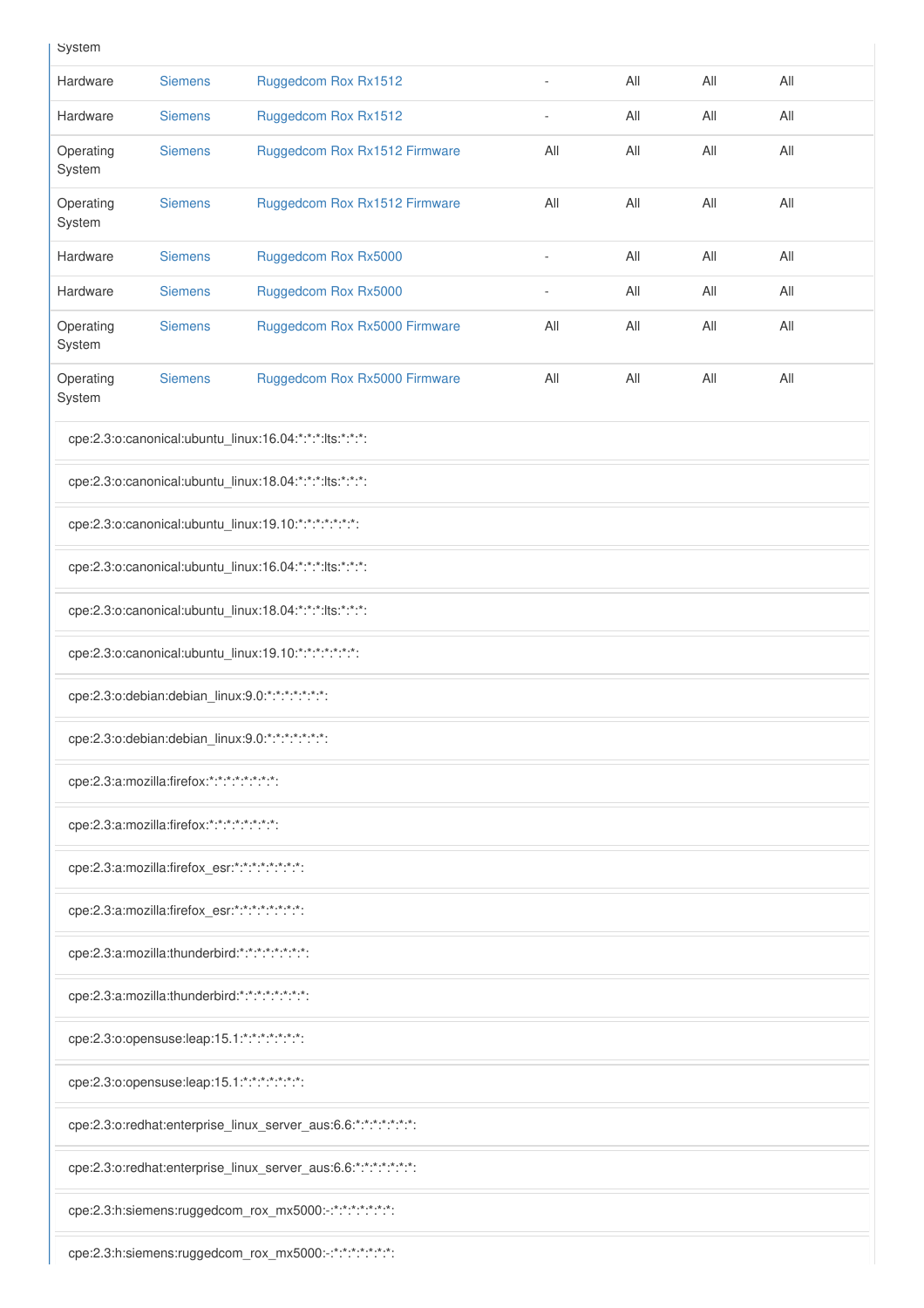| cpe:2.3:o:siemens:ruggedcom_rox_mx5000_firmware:*:*:*:*:*:*:*:*:* |
|-------------------------------------------------------------------|
| cpe:2.3:o:siemens:ruggedcom_rox_mx5000_firmware:*:*:*:*:*:*:*:*:* |
| cpe:2.3:h:siemens:ruggedcom_rox_rx1400:-:*:*:*:*:*:*:*:           |
| cpe:2.3:h:siemens:ruggedcom_rox_rx1400:-:*:*:*:*:*:*:*:           |
| cpe:2.3:o:siemens:ruggedcom_rox_rx1400_firmware:*:*:*:*:*:*:*:*:* |
| cpe:2.3:o:siemens:ruggedcom_rox_rx1400_firmware:*:*:*:*:*:*:*:*:* |
| cpe:2.3:h:siemens:ruggedcom_rox_rx1500:-:*:*:*:*:*:*:*:           |
| cpe:2.3:h:siemens:ruggedcom_rox_rx1500:-:*:*:*:*:*:*:*:           |
| cpe:2.3:o:siemens:ruggedcom_rox_rx1500_firmware:*:*:*:*:*:*:*:*:* |
| cpe:2.3:o:siemens:ruggedcom_rox_rx1500_firmware:*:*:*:*:*:*:*:*:* |
| cpe:2.3:h:siemens:ruggedcom_rox_rx1501:-:*:*:*:*:*:*:*:           |
| cpe:2.3:h:siemens:ruggedcom_rox_rx1501:-:*:*:*:*:*:*:*:           |
| cpe:2.3:o:siemens:ruggedcom_rox_rx1501_firmware:*:*:*:*:*:*:*:*:* |
| cpe:2.3:o:siemens:ruggedcom_rox_rx1501_firmware:*:*:*:*:*:*:*:*:* |
| cpe:2.3:h:siemens:ruggedcom_rox_rx1510:-:*:*:*:*:*:*:*:           |
| cpe:2.3:h:siemens:ruggedcom_rox_rx1510:-:*:*:*:*:*:*:*:           |
| cpe:2.3:o:siemens:ruggedcom_rox_rx1510_firmware:*:*:*:*:*:*:*:*:  |
| cpe:2.3:o:siemens:ruggedcom_rox_rx1510_firmware:*:*:*:*:*:*:*:*:* |
| cpe:2.3:h:siemens:ruggedcom_rox_rx1511:-:*:*:*:*:*:*:*:           |
| cpe:2.3:h:siemens:ruggedcom_rox_rx1511:-:*:*:*:*:*:*:*:*          |
| cpe:2.3:o:siemens:ruggedcom_rox_rx1511_firmware:*:*:*:*:*:*:*:*:* |
| cpe:2.3:o:siemens:ruggedcom_rox_rx1511_firmware:*:*:*:*:*:*:*:*:* |
| cpe:2.3:h:siemens:ruggedcom_rox_rx1512:-:*:*:*:*:*:*:*:           |

cpe:2.3:h:siemens:ruggedcom\_rox\_rx1512:-:\*:\*:\*:\*:\*:\*:\*:

cpe:2.3:o:siemens:ruggedcom\_rox\_rx1512\_firmware:\*:\*:\*:\*:\*:\*:\*:\*:\*:

cpe:2.3:o:siemens:ruggedcom\_rox\_rx1512\_firmware:\*:\*:\*:\*:\*:\*:\*:\*:

cpe:2.3:h:siemens:ruggedcom\_rox\_rx5000:-:\*:\*:\*:\*:\*:\*:\*:

cpe:2.3:h:siemens:ruggedcom\_rox\_rx5000:-:\*:\*:\*:\*:\*:\*:\*: